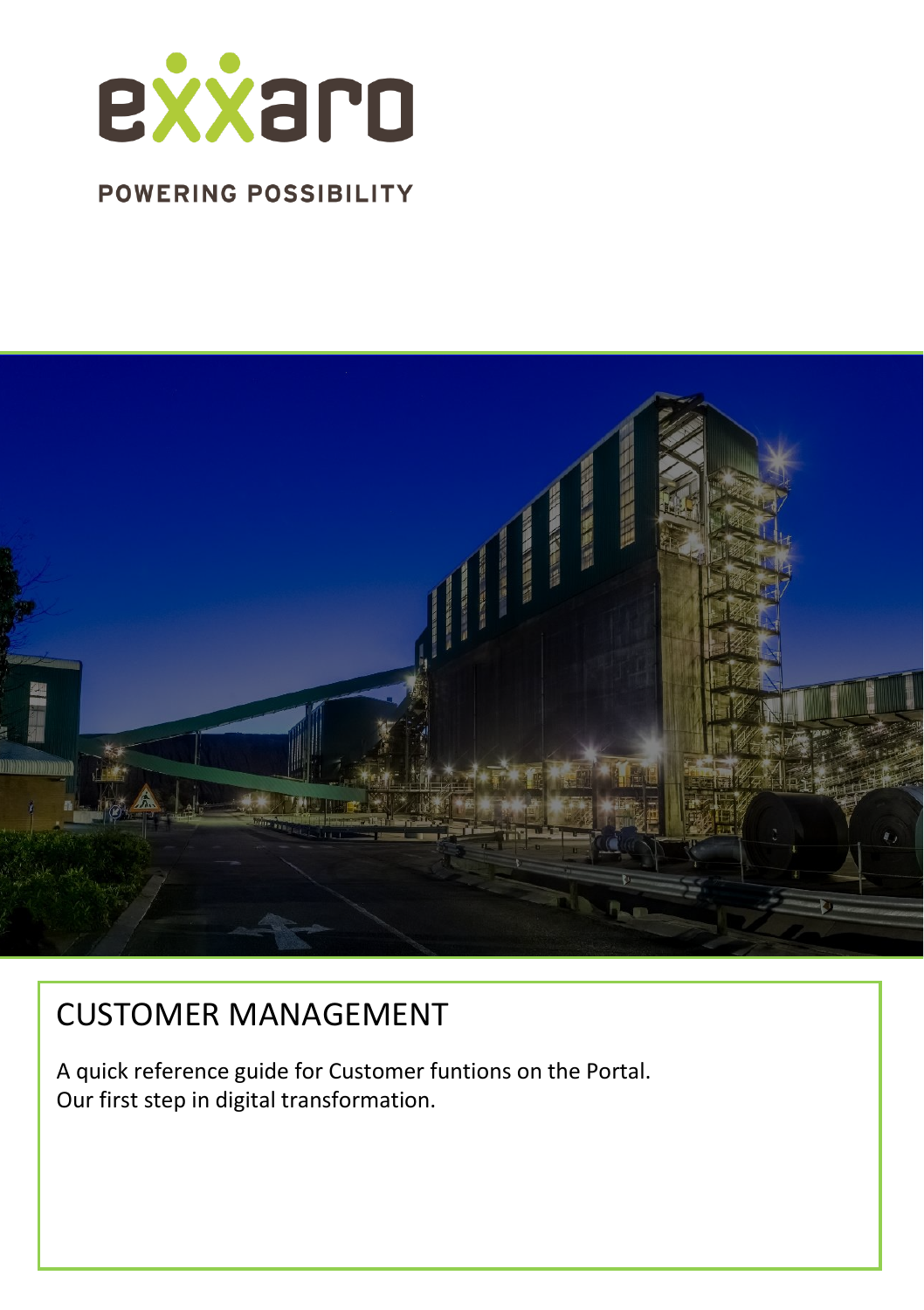

## Table of Contents

| 1.  |  |  |  |  |
|-----|--|--|--|--|
| 2.  |  |  |  |  |
| 3.  |  |  |  |  |
| 4.  |  |  |  |  |
| 5.  |  |  |  |  |
| 6.  |  |  |  |  |
| 7.  |  |  |  |  |
| 8.  |  |  |  |  |
| 9.  |  |  |  |  |
| 10. |  |  |  |  |
| 11. |  |  |  |  |
| 12. |  |  |  |  |
| 13. |  |  |  |  |
| 14. |  |  |  |  |
| 15. |  |  |  |  |
| 16. |  |  |  |  |
| 17. |  |  |  |  |
| 18. |  |  |  |  |

Version 4.0 – Released 02-05-2019

| <b>QUICK REFERENCE GUIDE</b> | <b>MARKETING &amp; LOGISTICS</b> |
|------------------------------|----------------------------------|
|------------------------------|----------------------------------|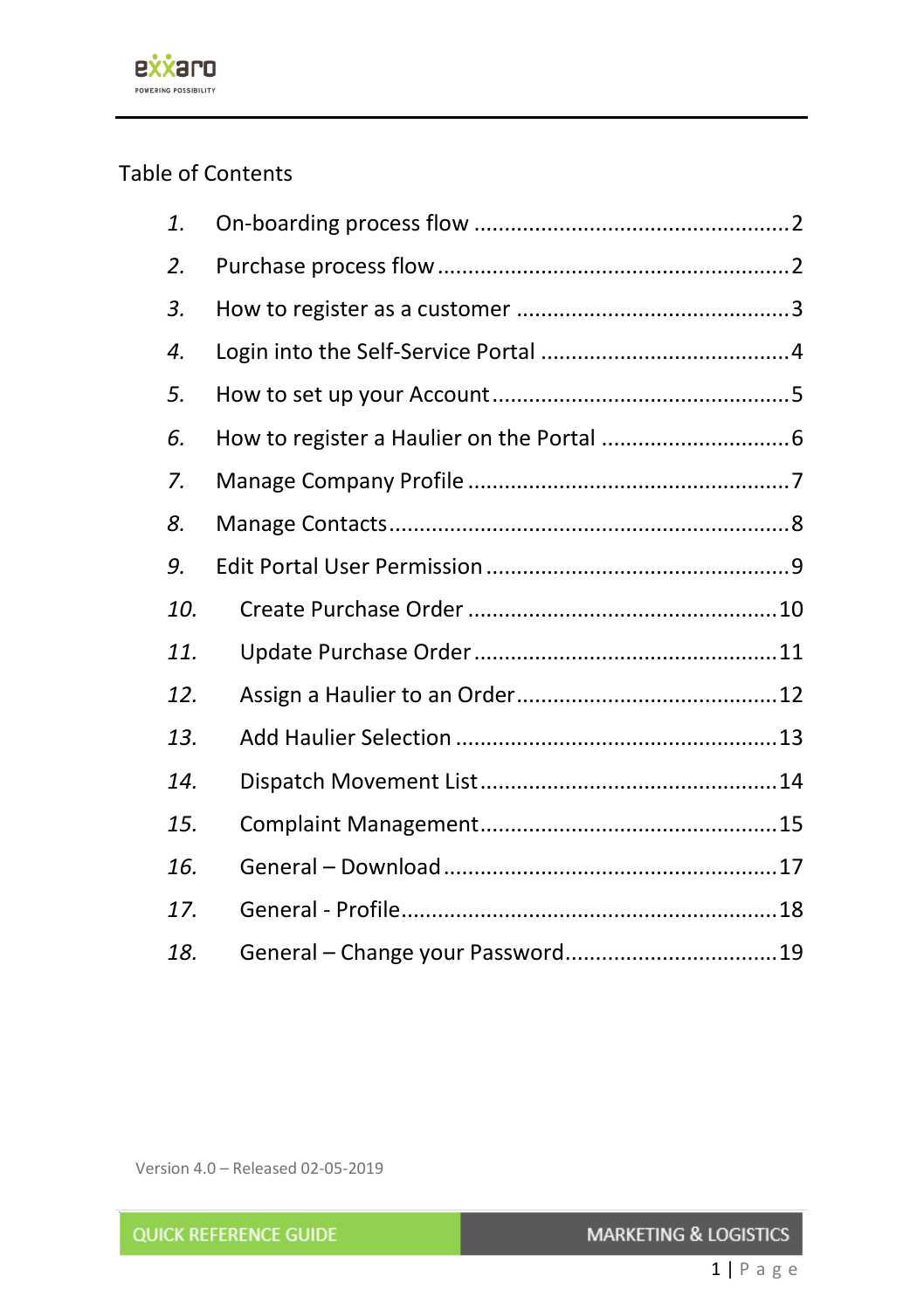

#### *1.* On-boarding process flow

<span id="page-2-0"></span>The below process flow defines the steps to complete the customer onboarding process.



## *2.* Purchase process flow

<span id="page-2-1"></span>The below process defines the steps a customer should follow to create a purchase order.

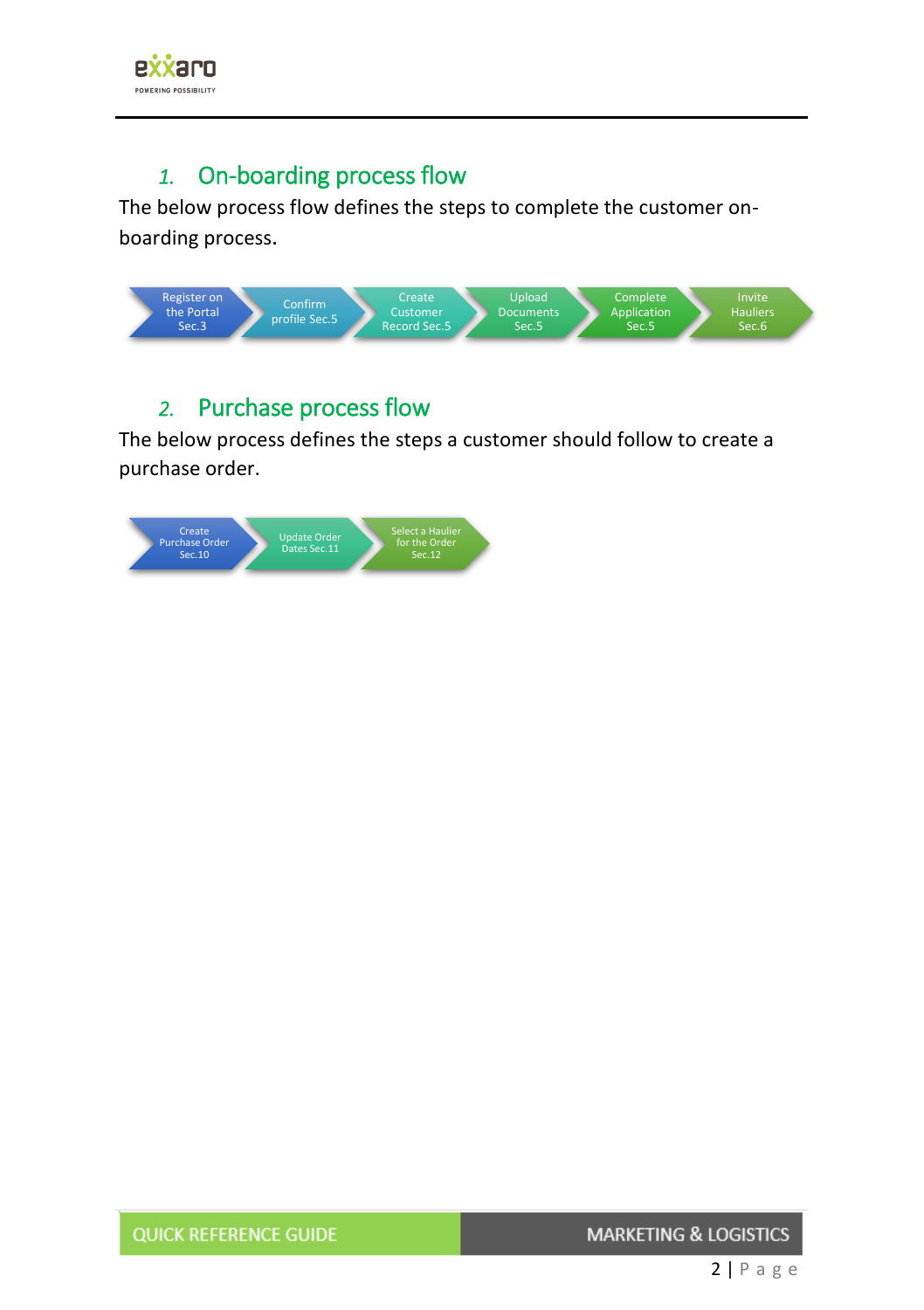

#### *3.* How to register as a customer

<span id="page-3-0"></span>All Customers are required to create an account on the Customer Self-Service Portal in order to manage their Profiles, register a Haulier(s), add additional contacts and manage/create purchase orders and scheduling Hauliers. The below steps show the customer creation process.

- 1. Open your internet browser (Chrome or Internet Explorer)
- 2. Enter the following site address: [https://exxaro.microsoftcrmportals.com](https://exxaro.microsoftcrmportals.com/)
- 3. Click on *Sign In* on the top right of your screen
- 4. Click on the Register TAB above the Sign In Section
- 5. Enter your *Email Address*, Create a *Username* and *Password* and then click on *Register*.
- 6. Read through the terms and conditions
- 7. To accept the Terms and Conditions, check the Tick Box at the end of the T&C's to indicate that you have accepted, then
- 8. Click on *Continue*

At this Stage, your Portal Profile has been set up, you will need to continue through the below steps to complete your Personal and Company Profile;

- 1. Once you have accepted the terms and conditions you will be directed to your Profile Page,
- 2. Update your personal information, then scroll to the bottom of the page and click on *Update* to save the changes.

On your profile page, there is an option for you to received Spot Coal Notifications, Select *NO* to not receive notifications or *YES* to receive notifications.

**MARKETING & LOGISTICS**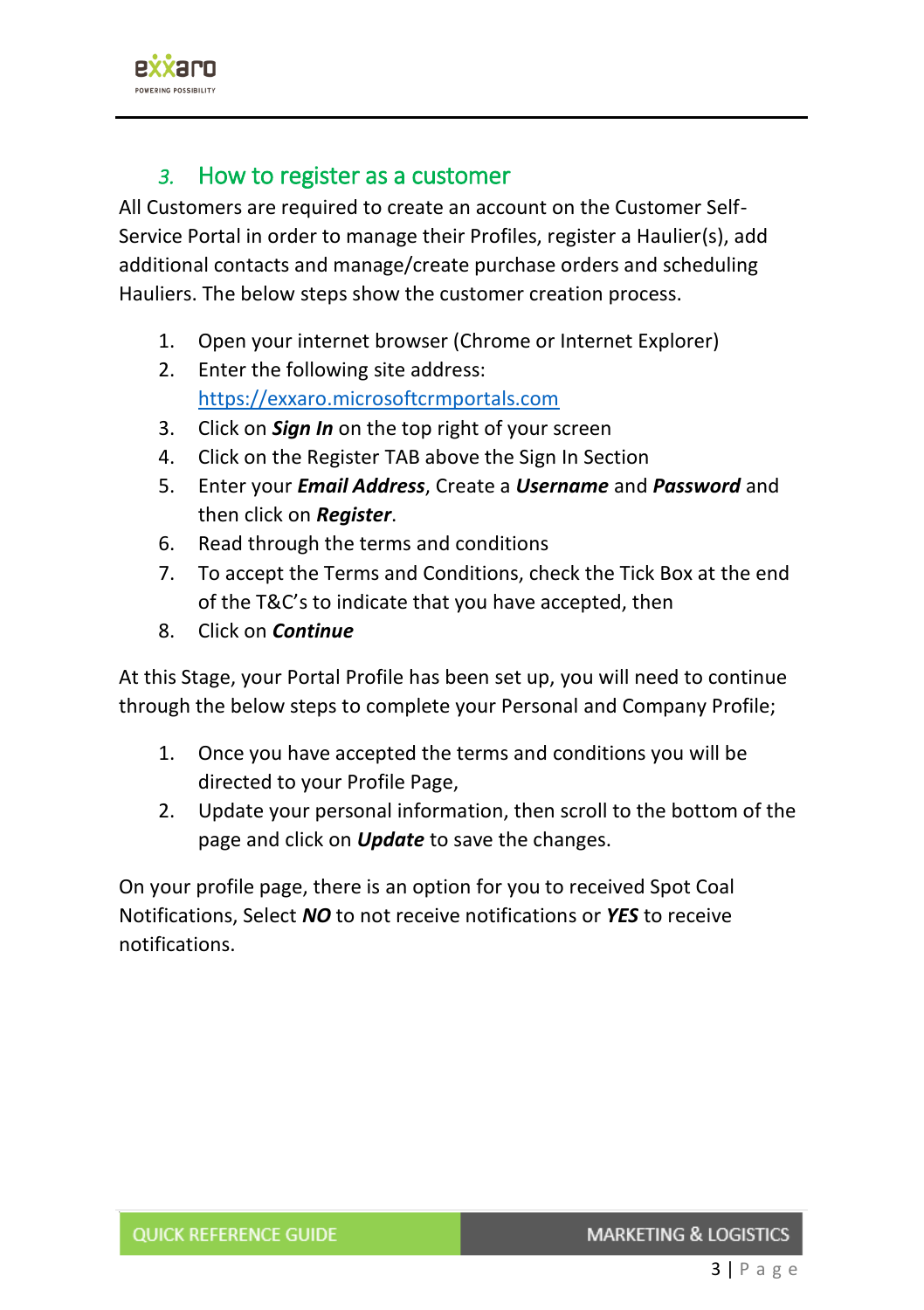

## *4.* Login into the Self-Service Portal

<span id="page-4-0"></span>To access the Exxaro Portal, follow the below steps;

- 1. Open your internet browser
	- a. Chrome
	- b. Internet Explorer (Latest Version)
	- c. Edge
- 2. Enter the following site address: https://exxaro.microsoftcrmportals.com
- 3. On the top right corner of your screen, click on *Sign In*
- 4. Enter your *Username* and *Password* then click on *Sign In*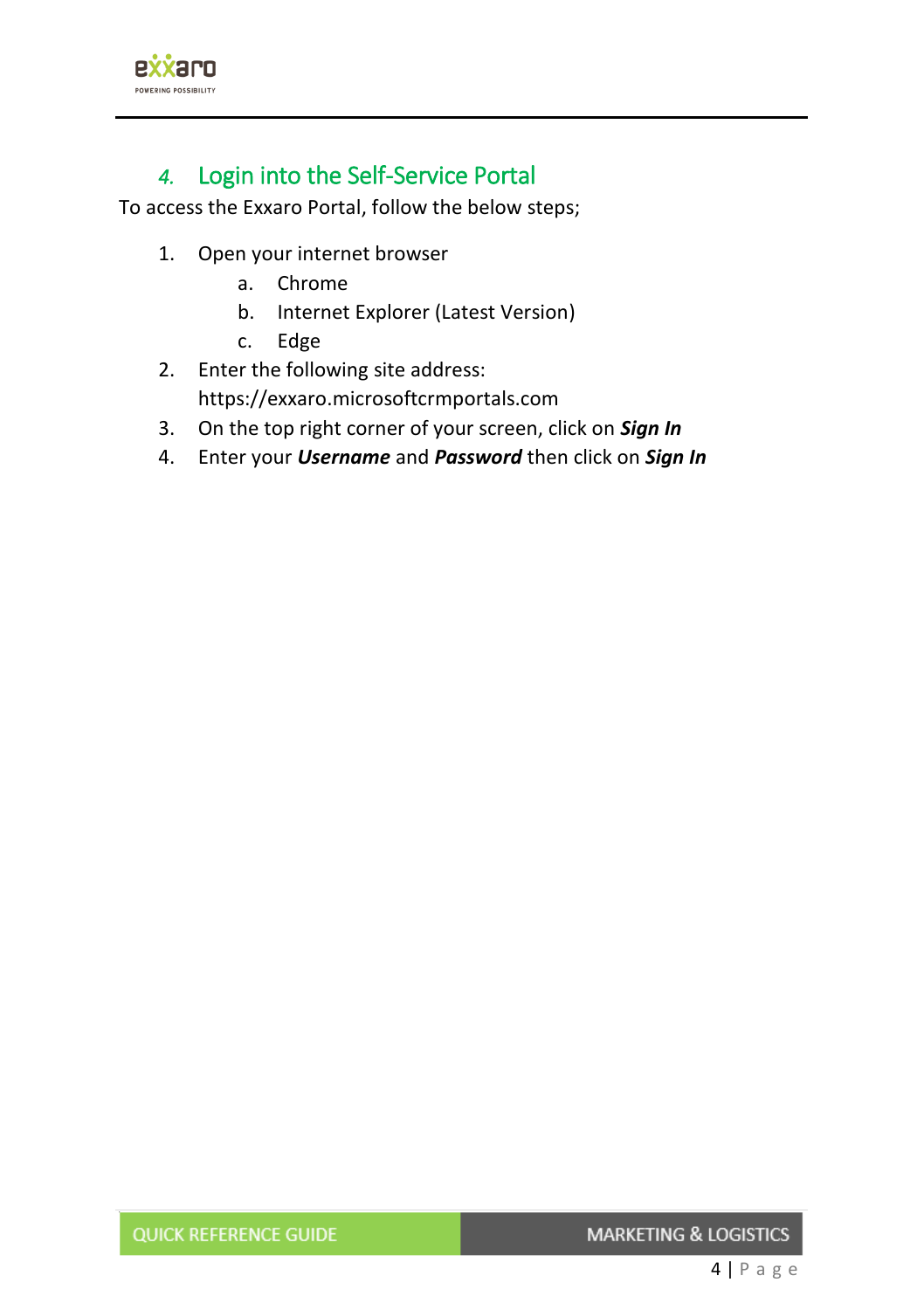

#### *5.* How to set up your Account

<span id="page-5-0"></span>Once your personal profile has been set up, the next step is to create your company account. Follow the below steps to create a Customer Account;

- 1. Login into your personal portal profile
- 2. From the menu, click on *Customer Management*, then click on *New Customers.*
	- a. If the option "New Customers" is not available, please refresh your browser.
- 3. *Step 1,* view your personal details and update where necessary, then click on *Next*
- 4. *Step 2*, complete the account form, then click on *Next* to continue.
- 5. *Step 3,* Confirm your company type is correct then proceed to upload the list of documents required to create an account. Once you have completed the uploading of your documents, click *Next* to advance to the final stage.
- 6. *Stage 4,* complete the application form and add the required Mine Site Products before you submit the Application.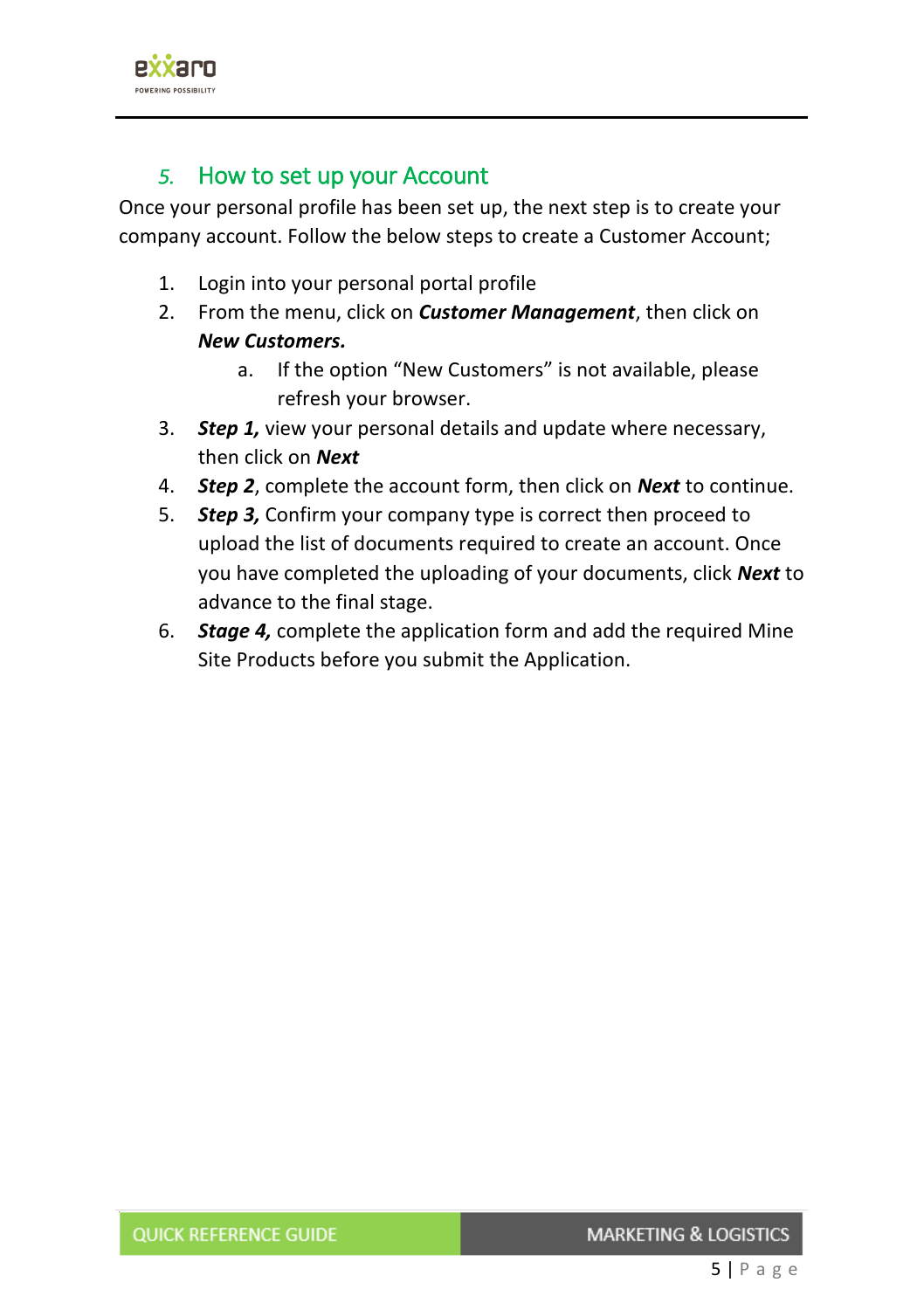

## *6.* How to register a Haulier on the Portal

<span id="page-6-0"></span>A Haulier can be added by a Customer. The below processes show each registration process;

#### **Registration by Customer Invite**

- a. Click on Haulier Management
- b. Click Add Haulier
	- i. Before adding the Haulier, please use the search box to check if the Haulier already exists on the system, if not then continue to the next step.
- c. Complete the Haulier's details
- d. Click submit

On completion the Haulier will receive an email containing a link to redeem the invitation.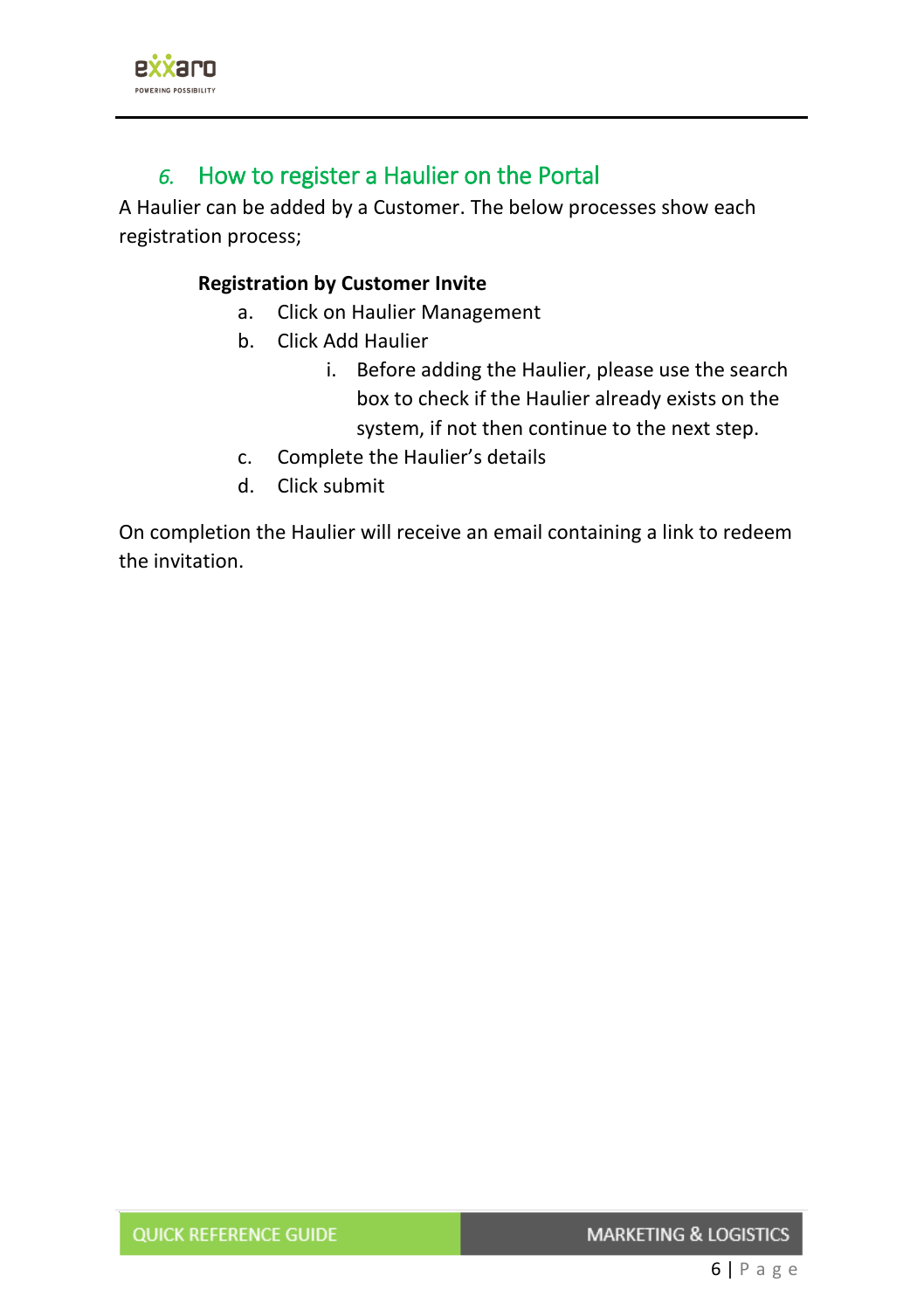

## *7.* Manage Company Profile

<span id="page-7-0"></span>This function allows a user with the appropriate permissions to update the company details;

- 1. From the main menu, select *Customer Management*
- *2.* Select *Manage Company Profile*
- 3. On the right of the company details, select  $\boxed{\bullet}$  then select *Update*
- 4. Make the changes as required and then click on Submit to save the changes.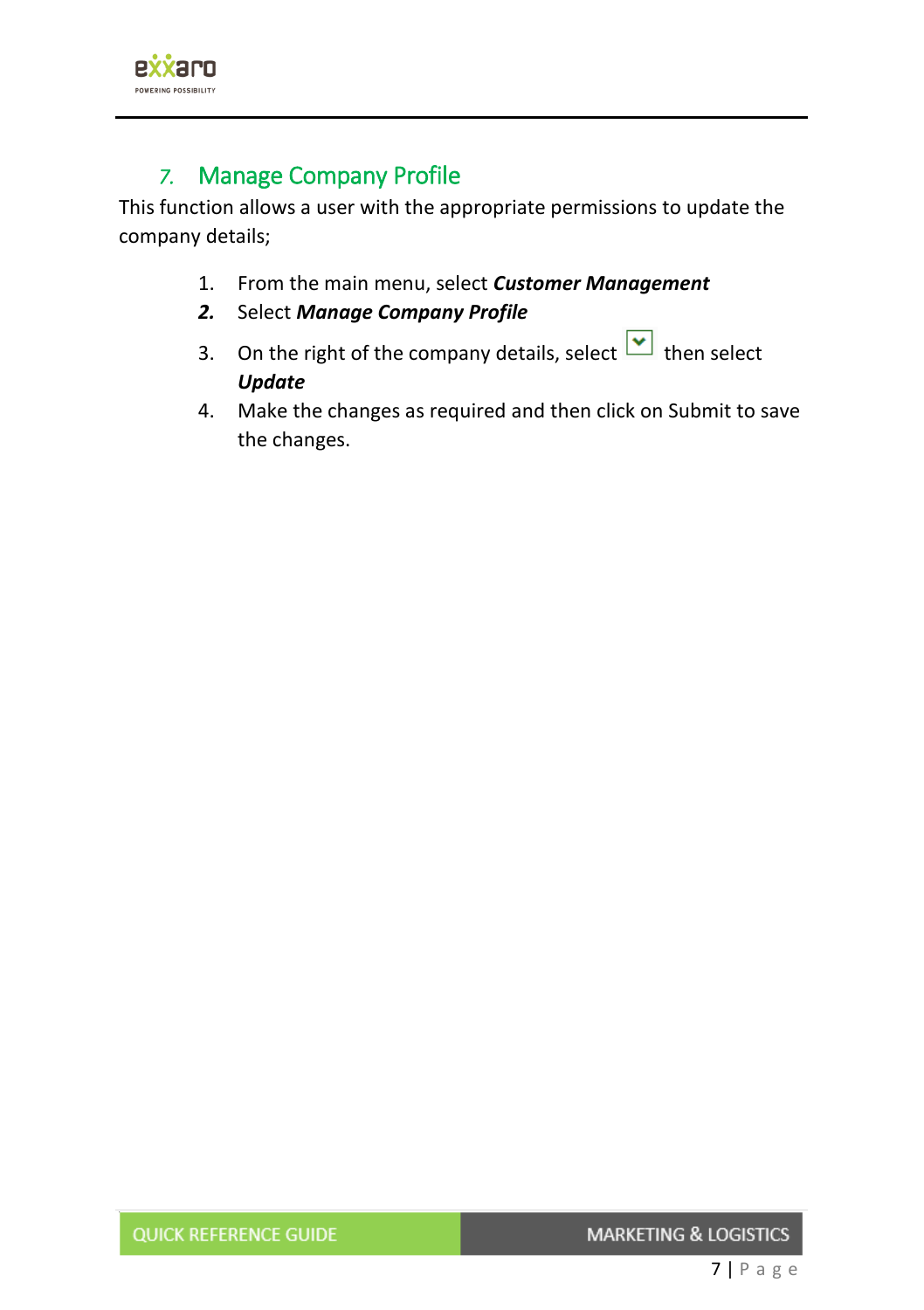

#### *8.* Manage Contacts

<span id="page-8-0"></span>By adding additional contacts to your company you may assign permissions to each user to perform functions on the portal. To add a Contact (Portal User) follow the below steps;

- 1. From the main menu, select **Customer Management**
- 2. Select **Manage Contacts**
- 3. From the Contact list, select **Add Contacts**
- 4. Complete the details of the contact
- 5. Assign security permissions based on the functions you would like to grant by setting the permission to **yes**

Once you have added the contact they will receive an email which will contain a link to redeem their portal invitation. The user will need to click on the link, create a username and password, then select Update once they have accessed their profile.

The Portal User will also receive an email confirmation of their access permissions. The Primary Contact(The person who initially created the account) from the company may add and remove permissions at any time.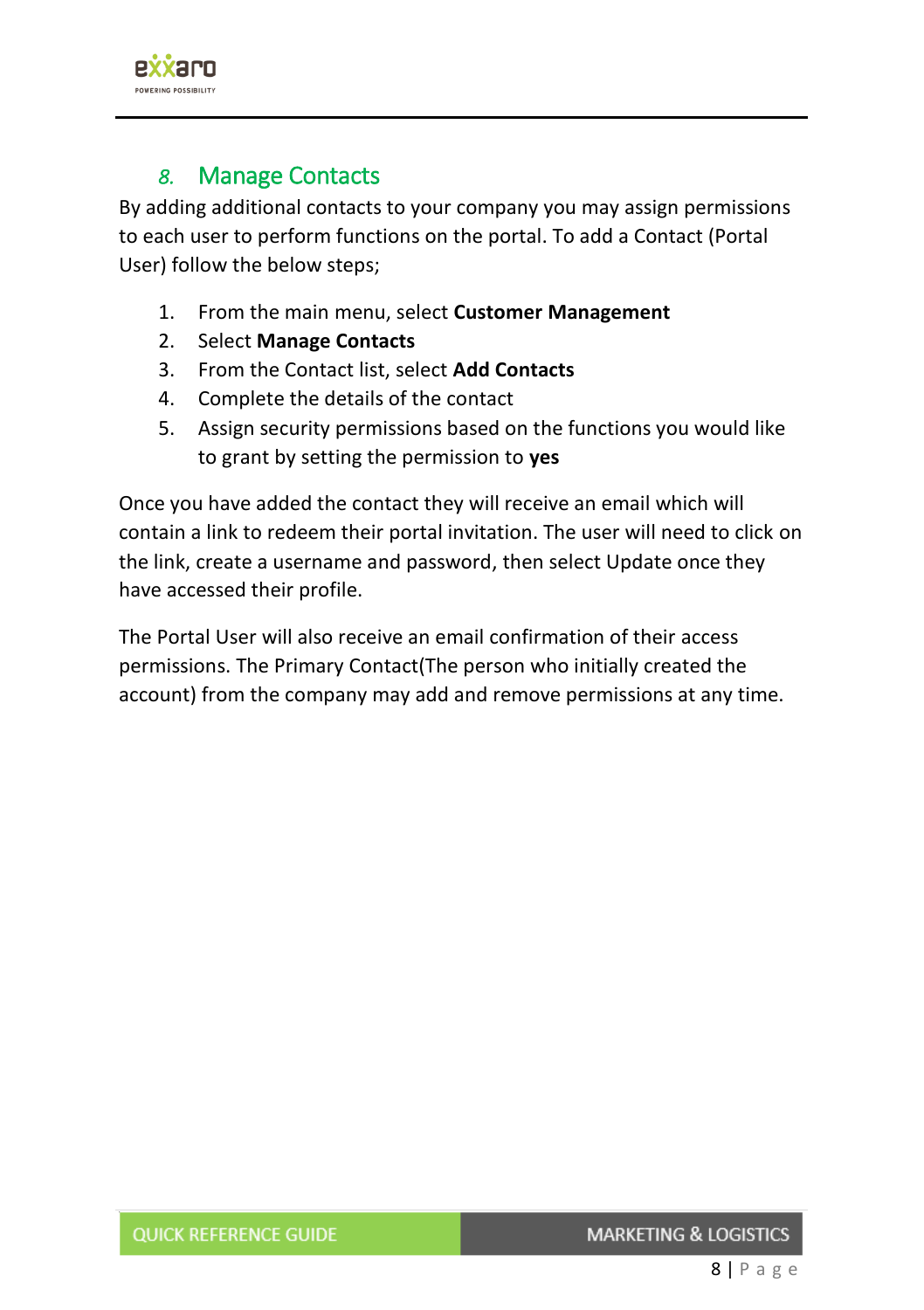

#### *9.* Edit Portal User Permission

<span id="page-9-0"></span>From time to time the Primary Contact from the Company may wish to change the permissions of an existing Portal User as well as deactivate a user's access completely. To Change the Users Permissions or to deactivate the user, follow the below steps:

- 1. Change the Portal User's Permissions
	- a. From the main menu, select **Customer Management**
	- b. Select **Manage Contacts**
	- c. On the right of the contact which you would like to change their permission, click on **v** then click on **Update**
	- d. In the Contact Security section, where you would like to remove permissions, select where marked **YES** and change the option to **NO**
	- e. Where you would like to grant permission, select the permission and change the setting to **YES**
	- f. Once you have completed the changes, click on **Submit** to effect the change
- 2. Deactivate the Portal User completely
	- a. From the main menu, select **Customer Management**
	- b. Select **Manage Contacts**
	- c. On the right of the contact which you would like to change their permission, click on **v** then click on **Update**
	- d. On the top right of the contact details, change the Deactivate contact option from **No** to **Yes**
	- e. Doing this will revoke the users access to the portaClick on **Submit** to effect the change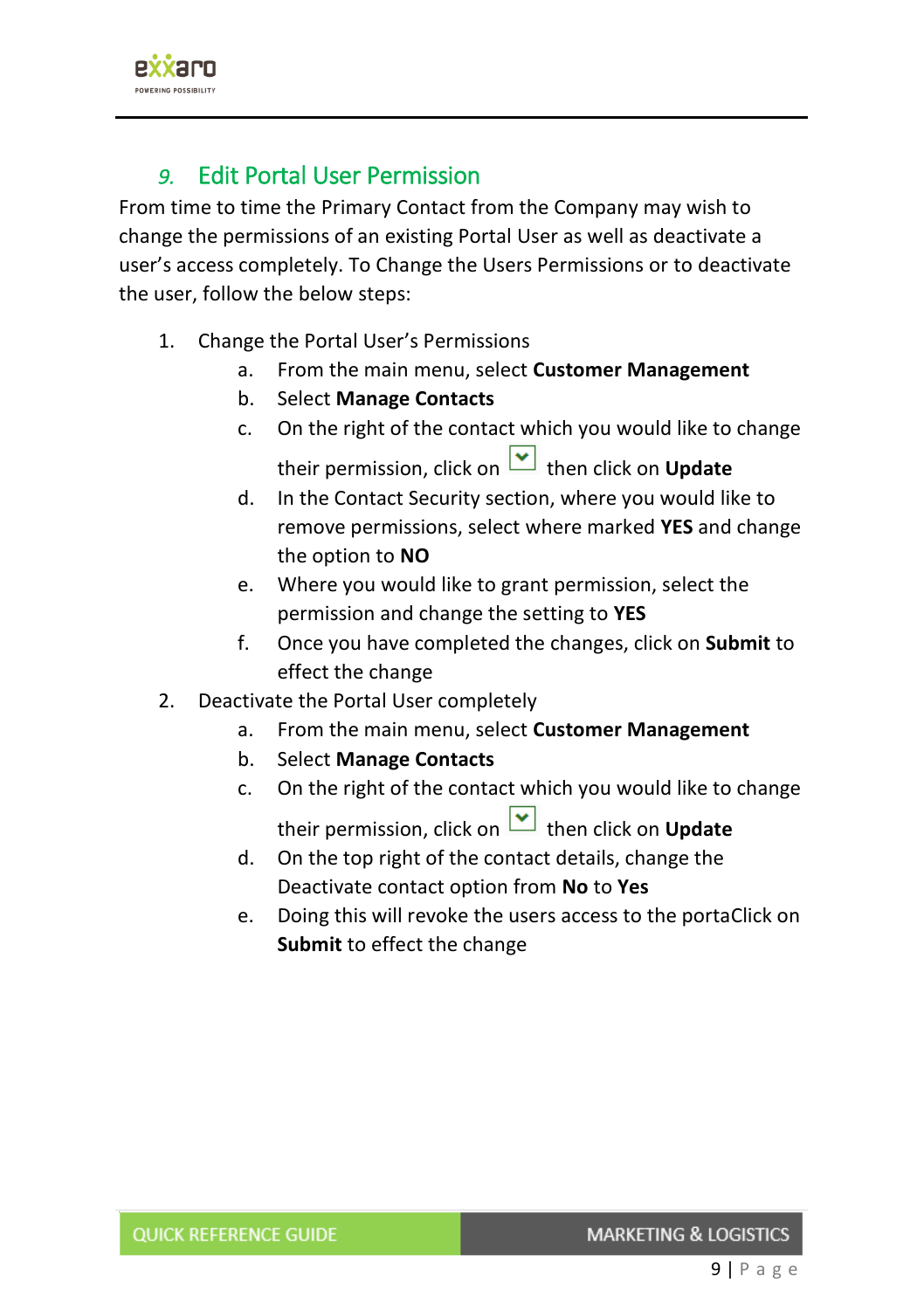

### *10.* Create Purchase Order

<span id="page-10-0"></span>Once your account is set up and approved, you will be able to place an order. Follow the below steps to create a Purchase Order;

- 1. From the main menu, select *Customer Management*
- 2. Click on *Purchase Order*
- 3. On the Purchase Order List Screen, to the right, select *Create Purchase Order*
- 4. Complete the *General Section*
	- a. Please ensure that the Purchase order number is unique to this order only. Do not use a previous PO number.
- 5. Upload the Physical Purchase Order (PDF Document)
- 6. Click on *Submit* to complete your request.

Once the order has been updated by Exxaro, you will receive a confirmation email. Next, you are required to update the Purchase Order dates.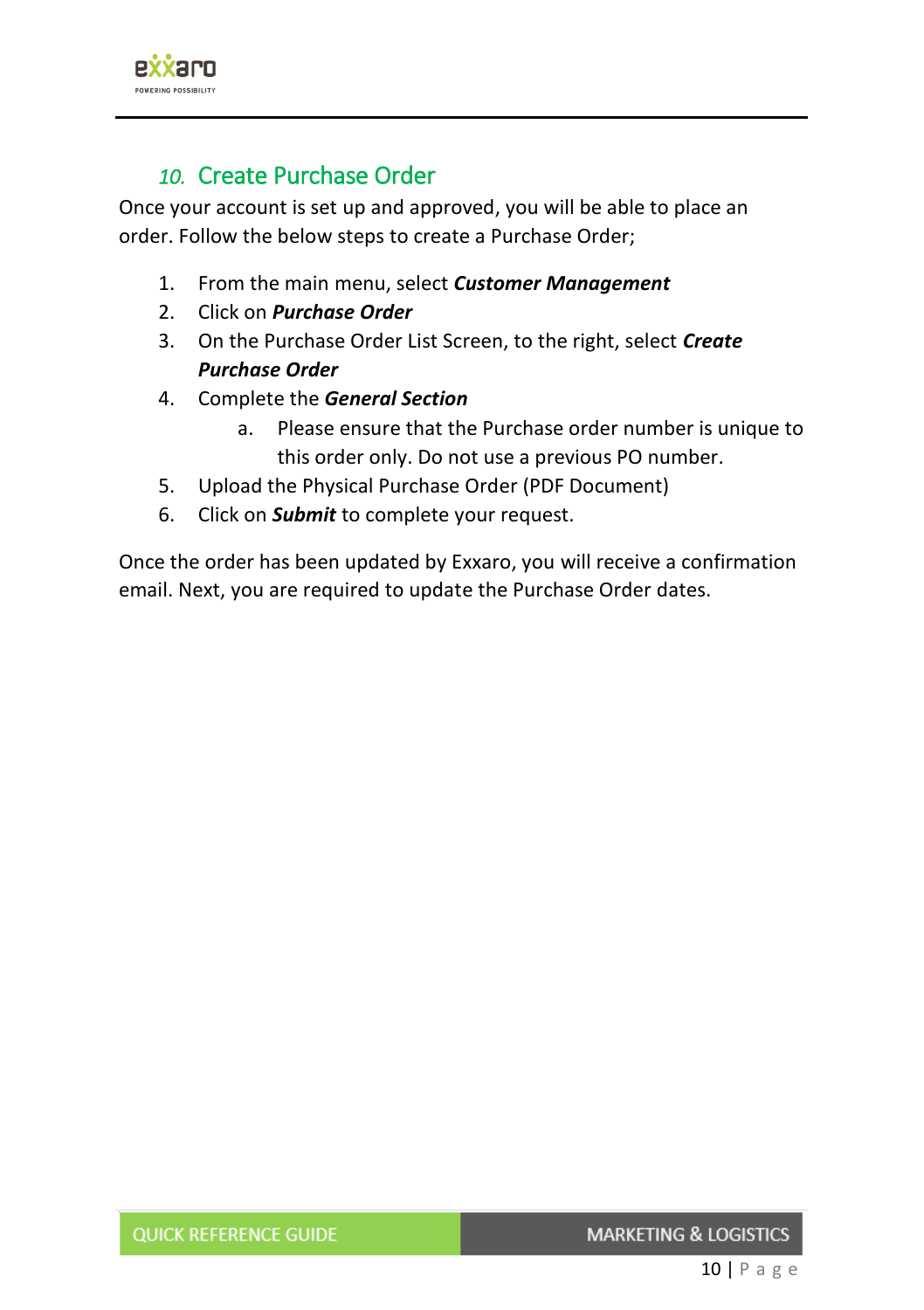

## *11.* Update Purchase Order

<span id="page-11-0"></span>Once a Purchase Order has been updated by Exxaro, you as the customer will receive an email notification. You will need to access the Purchase Order and update the *FROM* and *TO* dates on the Purchase Order. Follow the below steps;

- 1. From the main menu, select Customer Management
- 2. Select Purchase Order
- 3. On the Purchase Order list, Select on the record you would like to update
- 4. Click on **Edit and Upload Documents**
- 5. Enter the *Order From* and *Order To* Dates
	- a. The FROM date must be the  $1<sup>st</sup>$  day of the month
	- b. The TO date must be the last day of the same month
- 6. Click on *Update Changes* to affect your update

Once the above action has been completed, the system will automatically create an Order.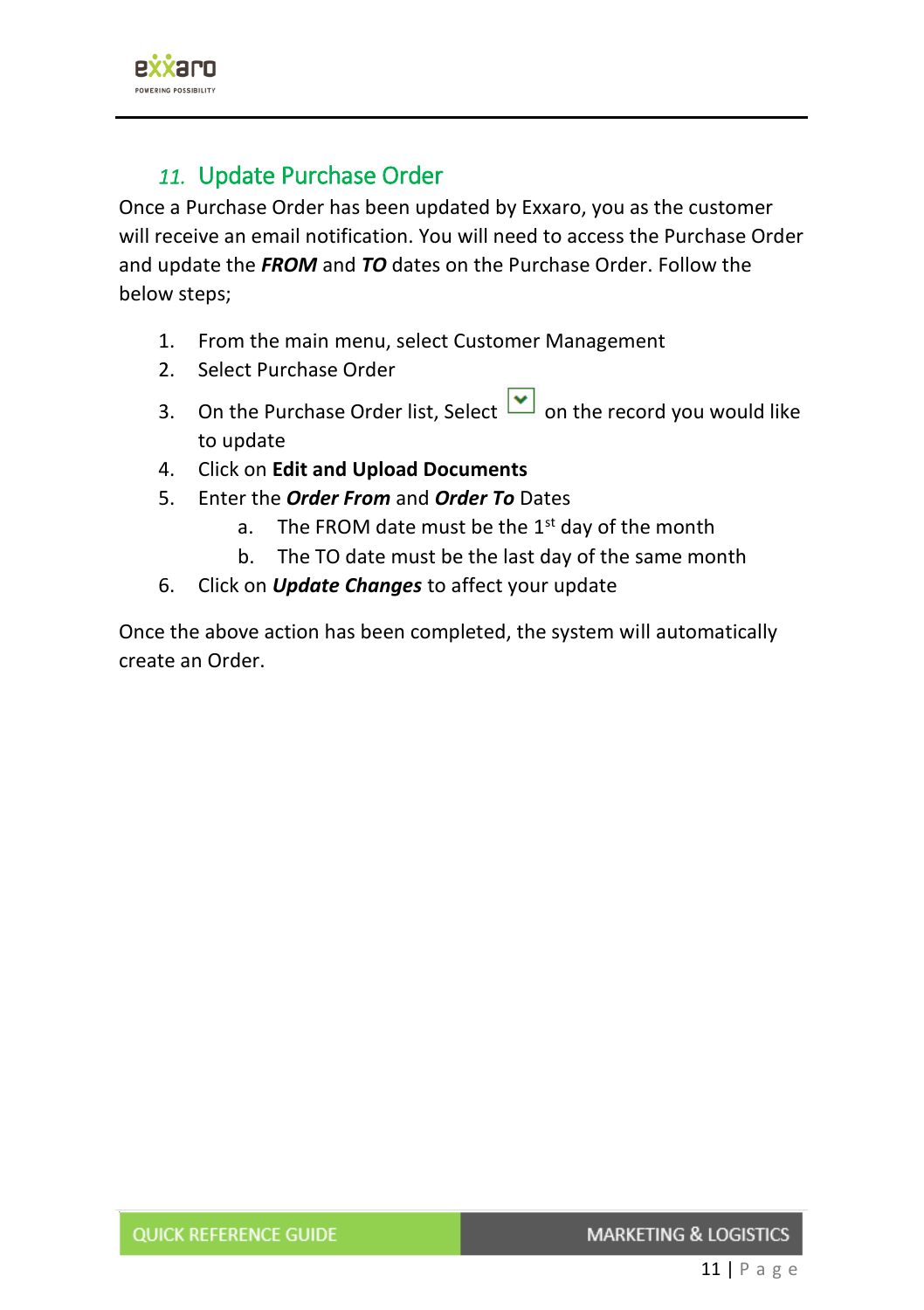

#### *12.* Assign a Haulier to an Order

<span id="page-12-0"></span>Once a Purchase order has been updated with a *FROM* and *TO* dates, the system will auto create an Order. Follow the below process to assign a Haulier(s) to an Order;

- 1. From the main menu, select Customer Management
- 2. Select *Purchase Order*
- 3. On the Purchase Order list, Select  $\boxed{\cdot}$
- 4. Click on **Edit and Upload Documents**
- 5. Scroll down to the Order section
- 6. Select  $\boxed{\bullet}$  on the right of the order
- 7. Click on *Update Order*
- 8. Scroll down to the Haulier Selection Section
- 9. Click on the *Add Haulier Selection* Button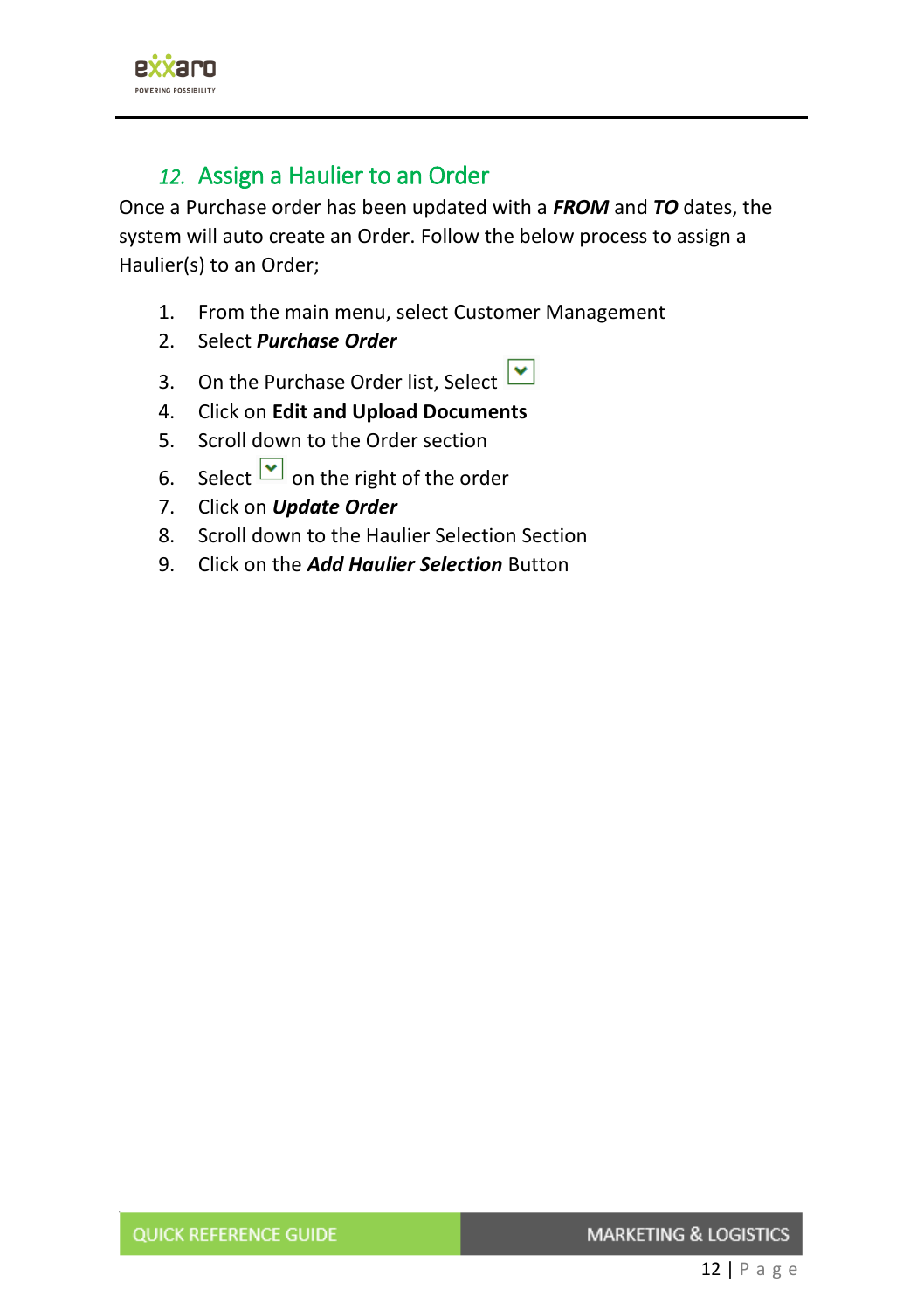

## *13.* Add Haulier Selection

<span id="page-13-0"></span>Once the user clicks on *Add Haulier Selection* a form will pop up where the user should enter the details regarding the Haulier allocation and the required load to be transported. Follow the below steps to complete the process;

- 1. From within the Order, Scroll down to the Haulier Selection section and click on the *Add Haulier Selection* Button
- 2. In the popup window select a Haulier from the list of Approved Haulier's applicable to the Mine Site on your order.
- 3. In the next field, allocate a portion of or the full load as per the order.
- 4. To complete the process, click on *Submit*

Should you wish to split the total order load between different Hauliers, then repeat the above process.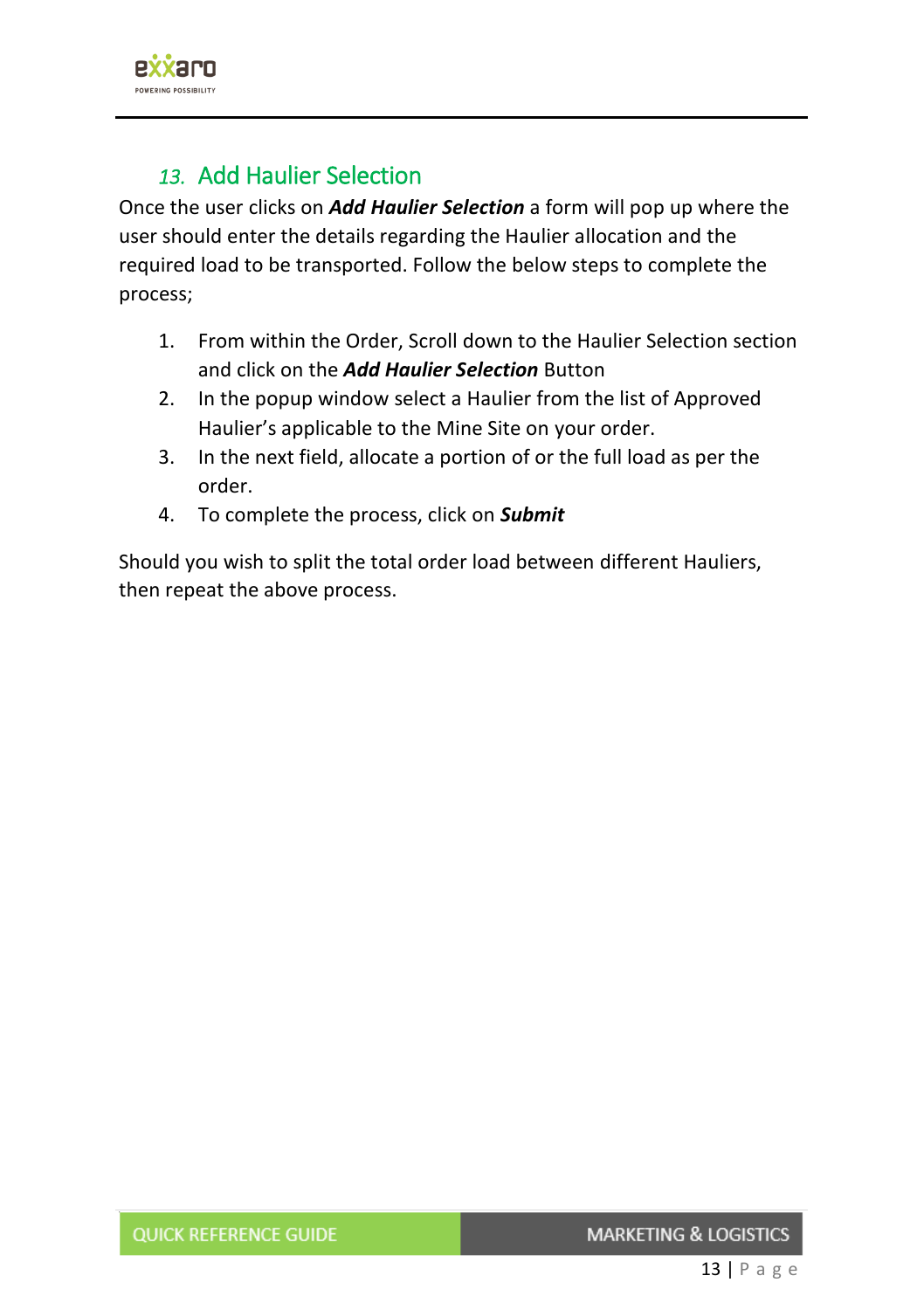

## *14.* Dispatch Movement List

<span id="page-14-0"></span>Once a loading ticket has been generated against an order and the load has been dispatched from the Mine Site, a Dispatch Movement record is created and listed within the Haulier Selection record. To locate the Dispatch Movement Record for a specific Order/Haulier Selection Record, follow the below steps;

- 1. From the main menu, select *Customer Management*
- 2. Then select *Dispatch Movement List*

**MARKETING & LOGISTICS**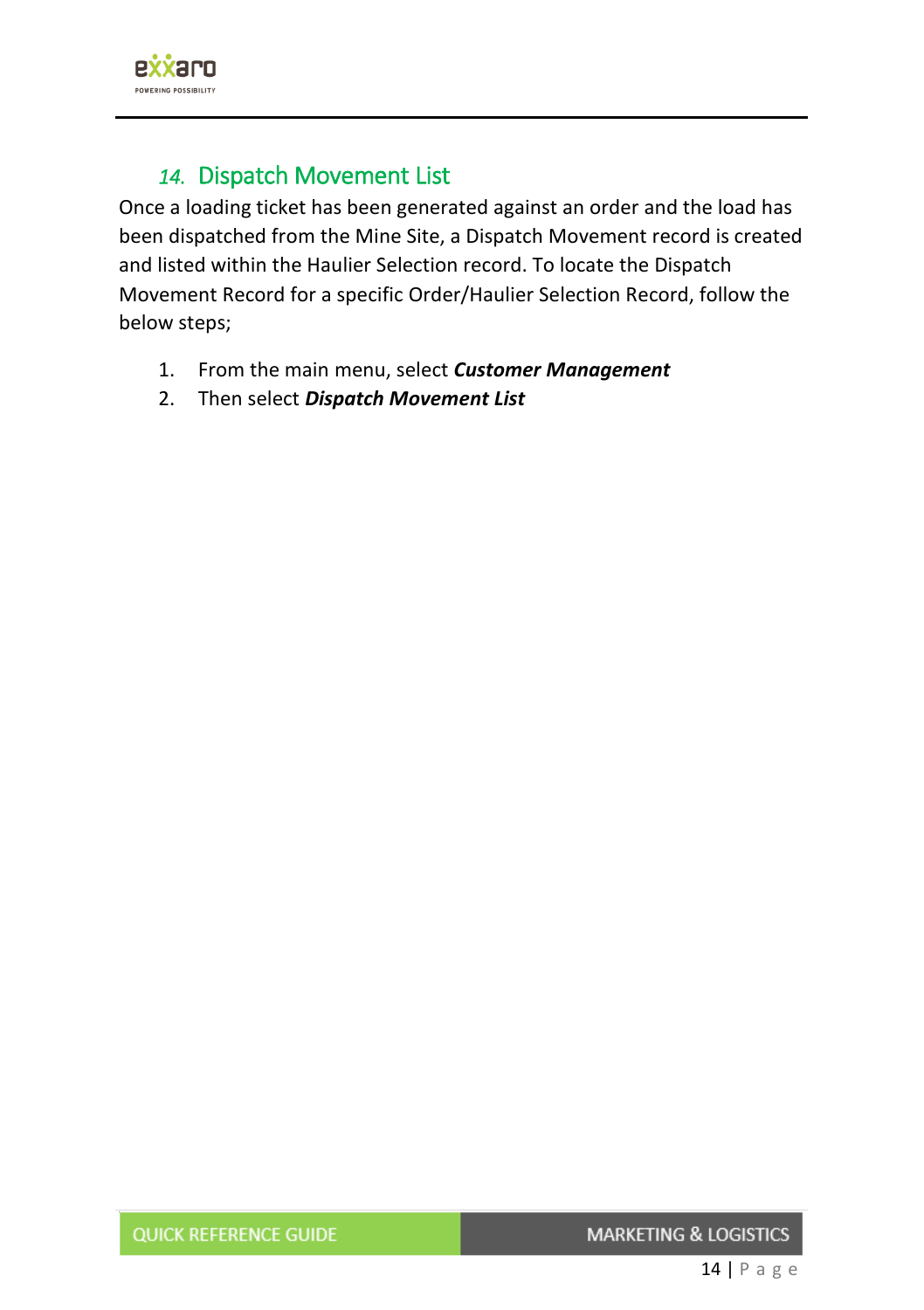

#### *15.* Complaint Management

<span id="page-15-0"></span>Should you have a complaint/query against an existing order or general query, from the Portal the Customer/Haulier may lodge a complaint. To lodge a complaint, follow the below process;

- 1. From the main menu, select Complaint Management
- 2. On the dropdown, click on Complaint Management
- 3. To create a new complaint, click on the *Open a New Complaint* button
- 4. Complete the details on the form
- 5. Click on *Next*
- 6. Upload the required documents relating to your complaint where applicable
- 7. To submit your complaint, click on *Submit*

Once your complaint has been lodged, the Portal User will have access to the progress of the query directly from the portal whereby the user can see the status of the query/complaint as well as send and receive communication.

To view the status of your complaint, follow the below steps;

- 1. From the main menu, select *Complaint Management*
- 2. Then from the dropdown select *Complaint Management*
- 3. Below you will see a list of existing open cases, under the Status Reason heading, this will display the current status.

Once the Complaint has been resolved, the complaint will be removed from your default view and be placed under your closed Complaints view. To switch between Open, closed views, please use the view selector on the Complaint Management Screen as shown below;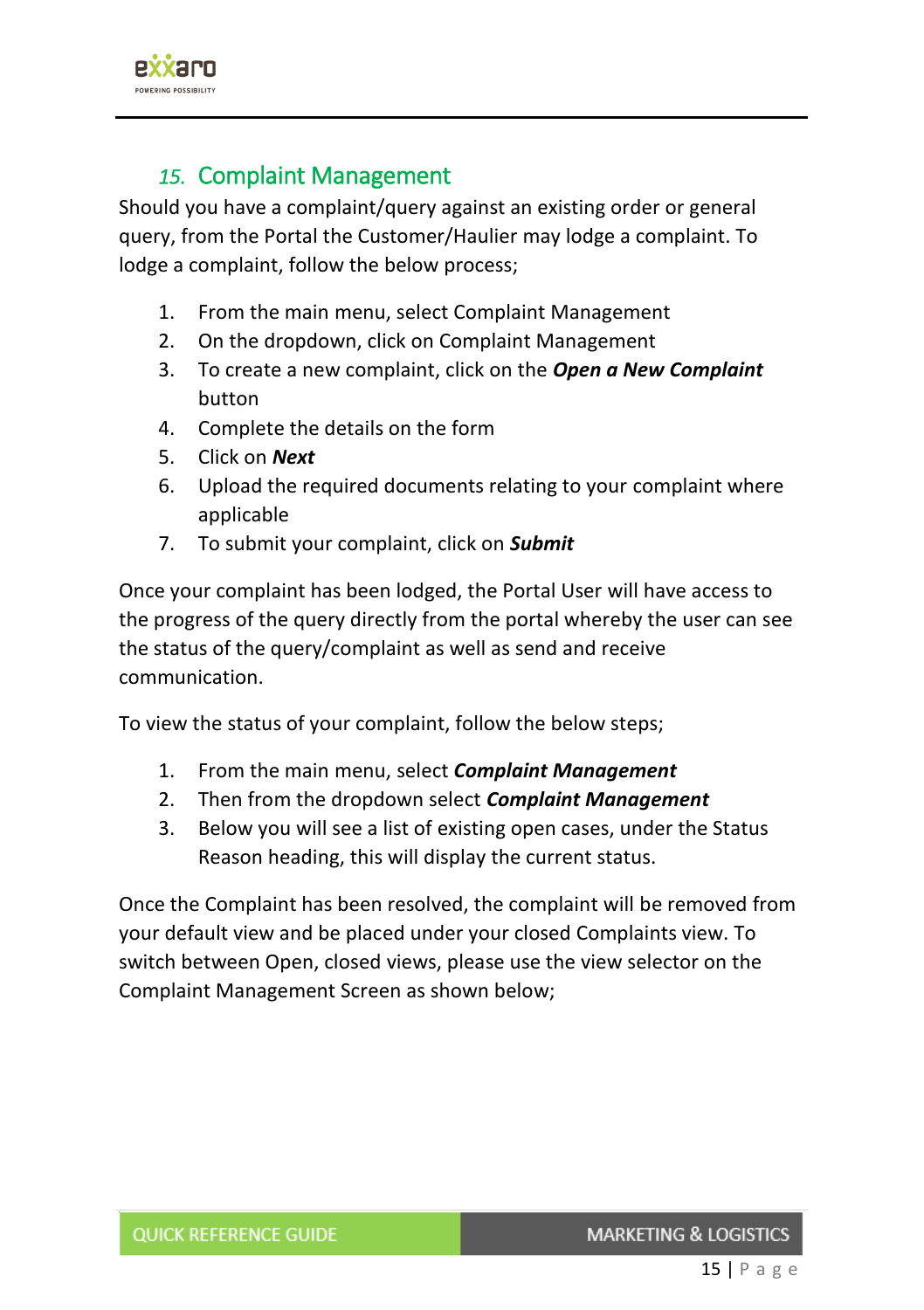

| <b>E</b> My Open Cases <del>-</del> |  |
|-------------------------------------|--|
| <b>My Open Cases</b>                |  |
| My Closed Cases                     |  |
| All My Cases                        |  |
|                                     |  |

While your complaint is open, an Exxaro user assigned to your Complaint may load comments or questions regarding your query. To view/add a new comment to an existing complaint, follow the below steps;

- 1. From the main menu, select *Complaint Management*
- 2. On the dropdown select *Complaint Management*
- 3. On the right of the Open case which you would like to add a comment or read a posted comment, click on  $\Box$  then select view details
- 4. Below the Complaint details, locate the timeline. All comments or questions posted will be recorded here.
- 5. To add a new comment, click on the *Add Comment* button
	- a. Enter the details of your Query/Question
	- b. Attach a file if necessary
	- c. Click on *Submit* to complete adding the comment.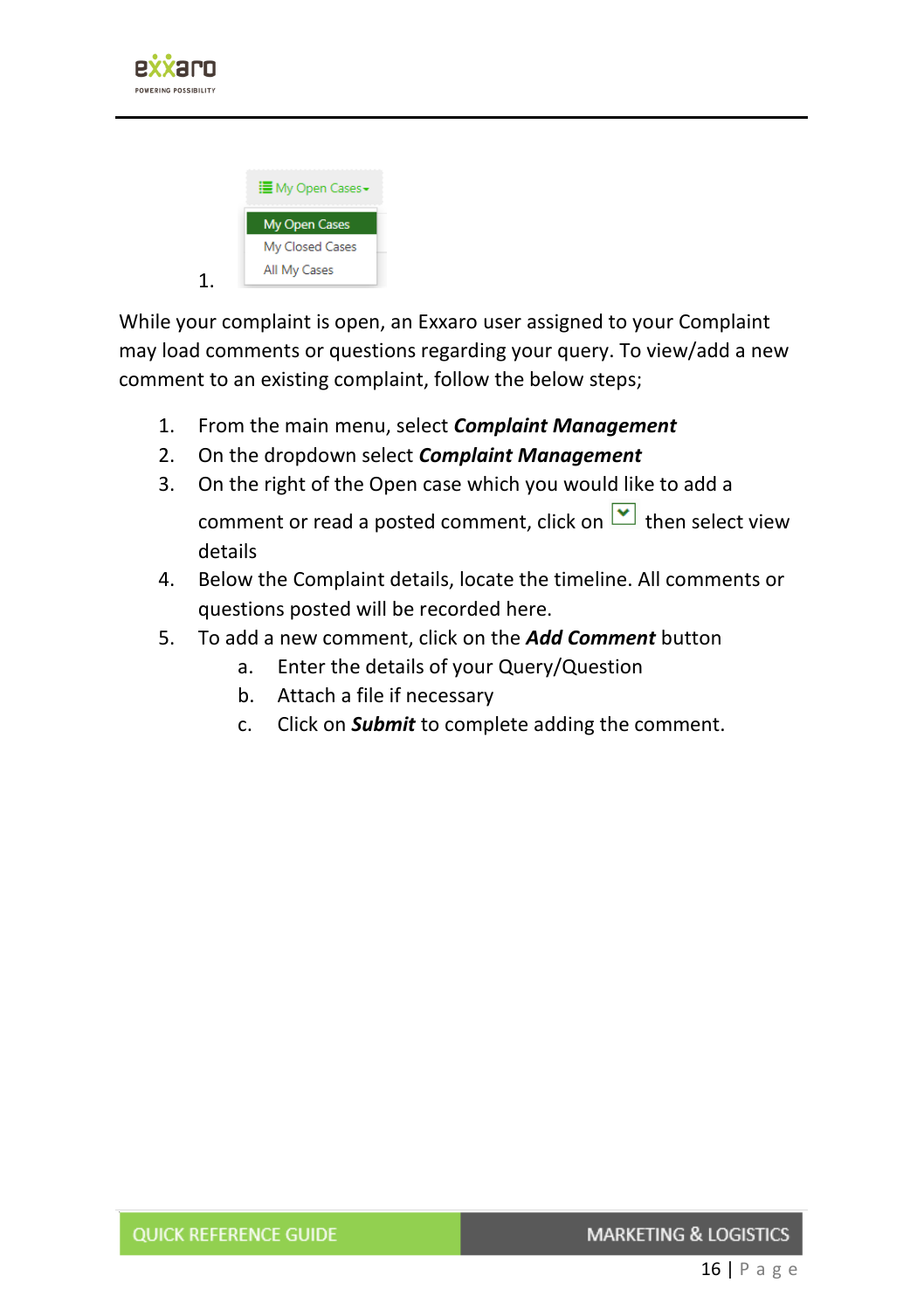

## *16.* General – Download

<span id="page-17-0"></span>The download TAB provides the downloadable applications for a Cash or Credit account. To download either application form, follow the below instructions;

- 1. From the main menu, select *Downloads*
- 2. Then select the document you wish to download.
- 3. The document will then download to your device.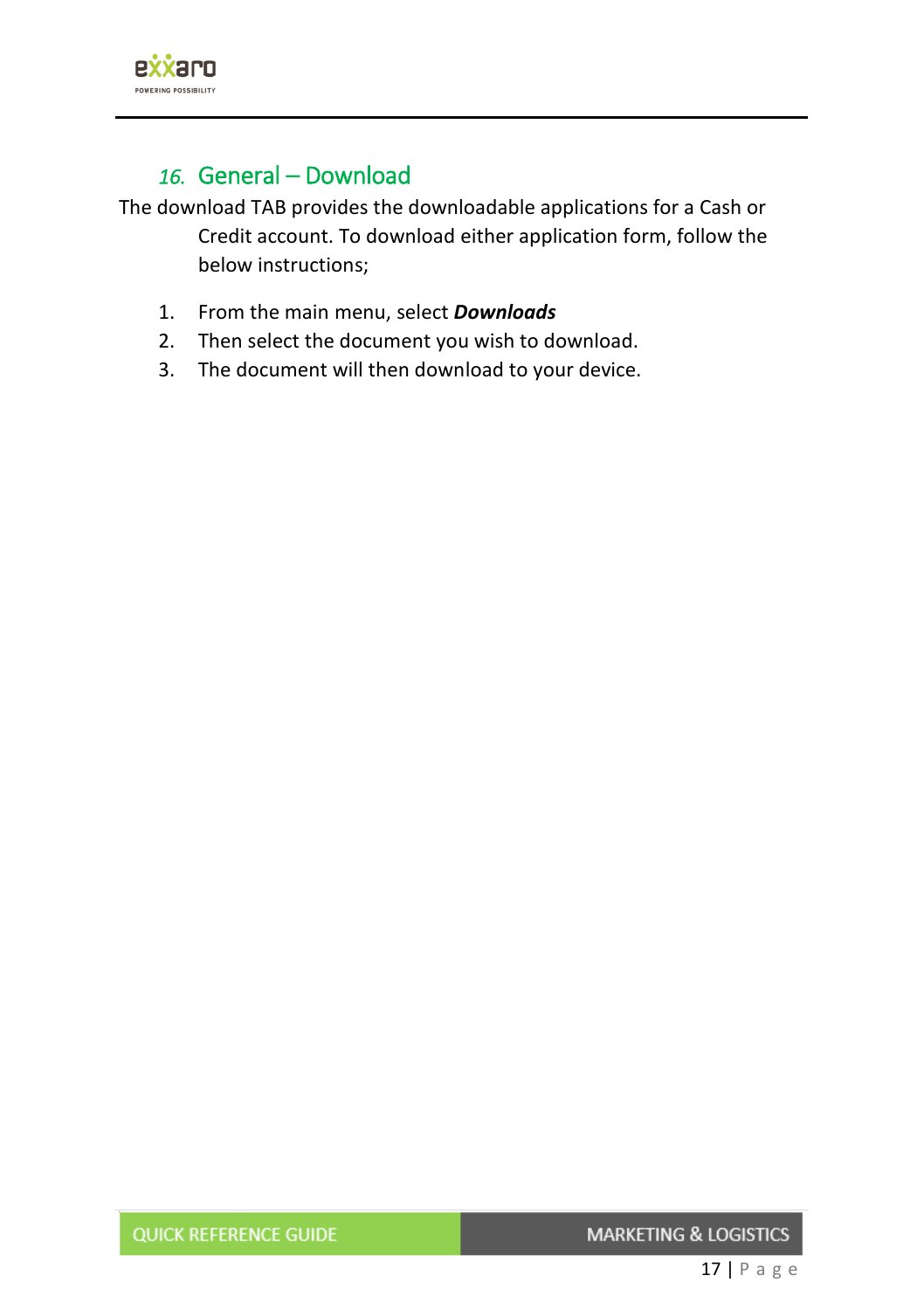

### *17.* General - Profile

<span id="page-18-0"></span>Your Profile page is your personal details page, from this page you will be able to update your personal information as well as update your access details. To view/update your personal details, follow the below instructions;

*NB! The user must be logged in to perform this action.*

- 1. From the main menu, click on your **name** on the top right corner, then
- 2. On the dropdown, click on *Profile*
- 3. Update where required, then at the bottom of the page, click on the *Update* button to save the changes.